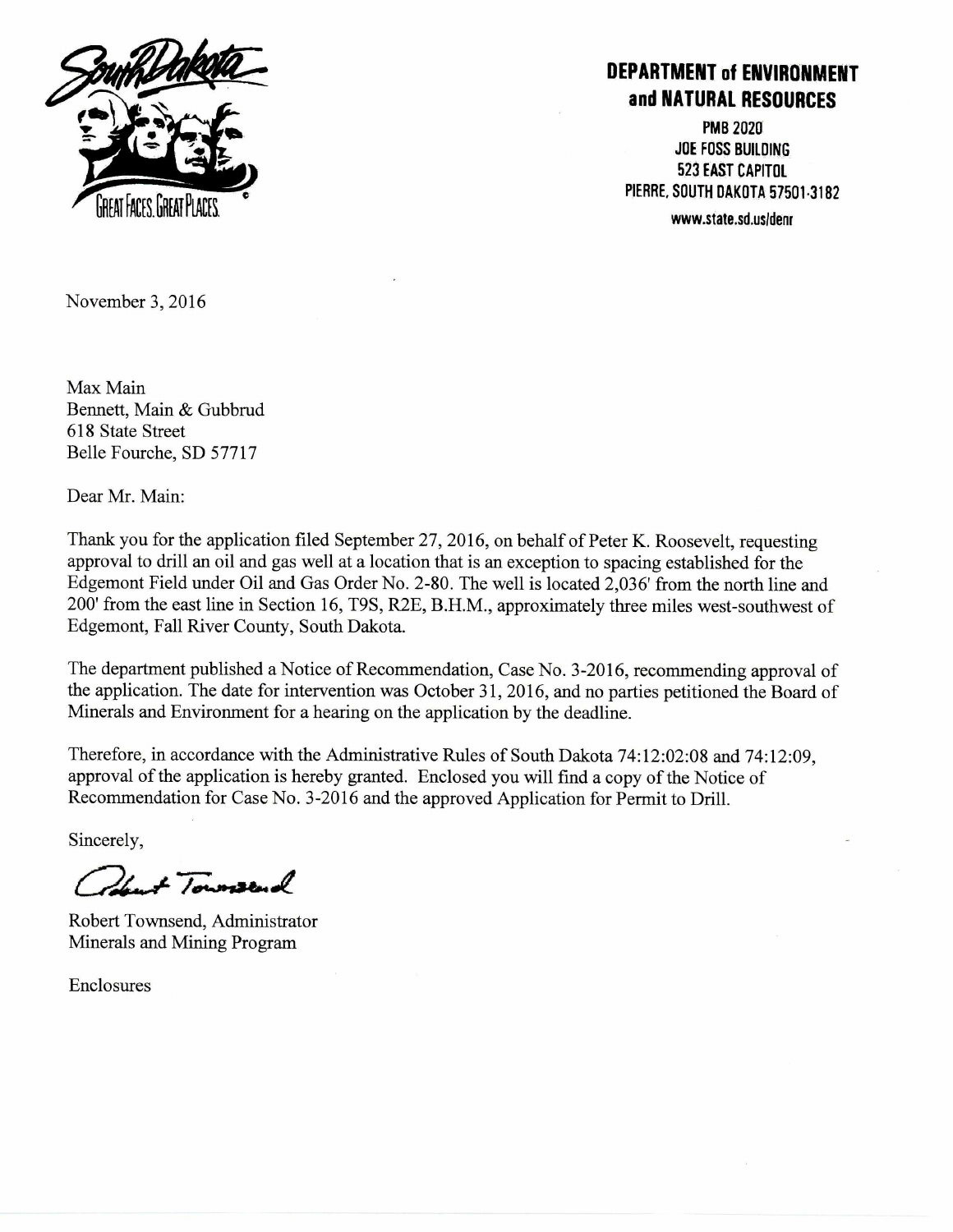## STATE OF SOUTH DAKOTA SECRETARY OF THE DEPARTMENT OF ENVIRONMENT AND NATURAL RESOURCES

| IN THE MATTER OF THE APPLICATION OF   |                       |  |
|---------------------------------------|-----------------------|--|
| PETER K. ROOSEVELT, DENVER, COLORADO, |                       |  |
| FOR A PERMIT TO DRILL AN OIL AND GAS  |                       |  |
| WELL AT AN EXCEPTION LOCATION TO THE  | <b>NOTICE</b>         |  |
| EDGEMONT FIELD SPACING, DESCRIBED AS  | OF                    |  |
| THE 8-16-1X STATE WELL, LOCATED 2,036 | <b>RECOMMENDATION</b> |  |
| FEET FROM THE NORTH LINE AND 200 FEET |                       |  |
| FROM THE EAST LINE IN SECTION 16,     |                       |  |
| TOWNSHIP 9 SOUTH, RANGE 2 EAST;       | <b>OIL AND GAS</b>    |  |
| APPROXIMATELY THREE MILES WEST-       | CASE NO. 3-2016       |  |
| SOUTHWEST OF EDGEMONT, FALL RIVER     |                       |  |
| COUNTY, SOUTH DAKOTA.                 |                       |  |

Notice is hereby given to the public and all interested persons that pursuant to South Dakota Codified Laws (SDCL) 1-26 and 45-9 and further pursuant to Administrative Rules of South Dakota (ARSD) 74:12:02:08 and 74:12:09, the above described application has been filed with the Department of Environment and Natural Resources.

The Secretary recommends approval of the exception location for the following reasons:

- 1. The recommended location is within a 40-acre spacing unit consisting of the SE/4 of the NE/4 of Section 16, T9S, R2E ("the spacing unit"). In 1981 the Placid 16-8 State well was drilled in the center of the spacing unit in accordance with setback requirements established under South Dakota Oil and Gas Order No. 2-80. The Placid 16-8 State well, which targeted the Leo Pool, was deemed a dry hole, and plugged in 1981.
- 2. Based on proximity to the Wulf 1 Federal oil well in the SE/4 of the NW/4 of Section 15, T9S, R2E, the applicant anticipates the proposed 8-16-1x State oil well will intercept productive sand similar to the Second Leo Sands successfully produced by the Wulf 1 Federal well.
- 3. The proposed well location is more than 1,000 feet from any well completed in or drilling in the Leo Pool.

Authority for the Secretary to approve this application is contained in ARSD 74:12:02:08 and 74:12:09. Unless a person files a petition requesting a hearing on the above application, pursuant to ARSD 74:09:01, on or before October 31, 2016, the Secretary's recommendation will be considered final, and the Secretary will approve the application in accordance with that recommendation.

The application and notice of recommendation are also posted on the department's websites at: http://denr.sd.gov/des/og/pubhearing.aspxand http://denr.sd.gov/public. Additional information about this application is available from Bob Townsend, Administrator, Minerals and Mining Program, Department of Environment and Natural Resources, 523 East Capitol Avenue, Pierre, SD 57501, telephone (605) 773-4201, email  $\underline{bob}$ .townsend $@$ state.sd.us.